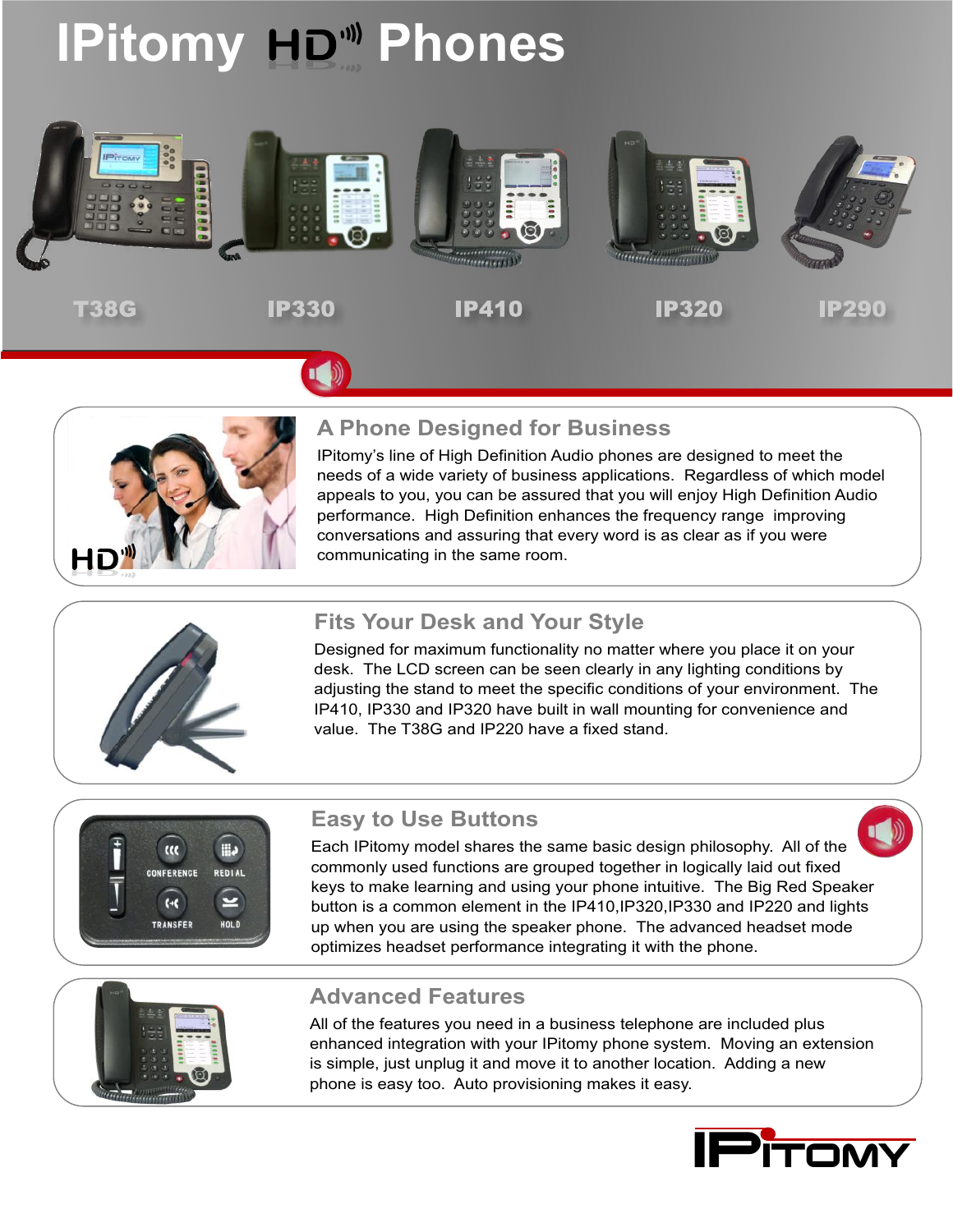# **IPitomy HD<sup>III</sup> Phones**



Expand the IP330 and IP410 to meet the needs of your application. Add up to 6 Expansion Modules. Each Expansion Module has 32 Programmable Buttons. expansion Modules can be programmed to be speed dials, busy lamps and feature keys. The T38G has an LCD expansion Module.